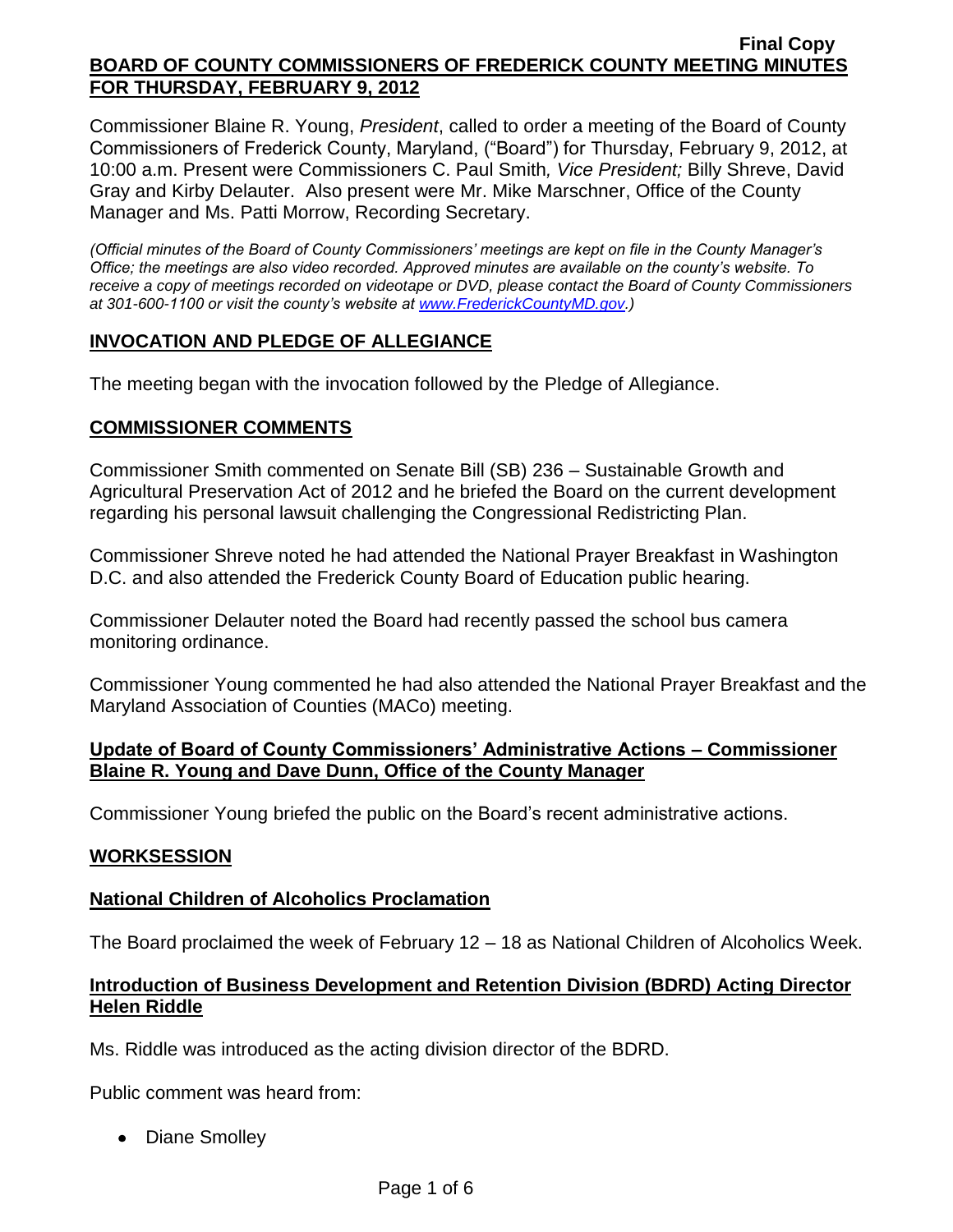# **Business Updates – Ron Tobin, Office of the County Manager**

Mr. Tobin updated the Board on businesses in Frederick County.

There were no public comments.

# **Appointments to Boards and Commissions – Joyce Grossnickle, Office of the County Manager**

#### Board of Education Liaison Members

There were no public comments.

Commissioner Young moved to approve the appointment of Ms. Donna Crook as liaison to the Interagency Internal Audit Authority and Mr. Brad Young as liaison to the Parks and Recreation Commission. Commissioner Gray seconded the motion that passed 5-0. It was indicated both were effective immediately.

#### **Canam Steel Corporation – Request for the Use of Extended Payment Plan for Water Capacity Fees – Kevin Demosky and Brenda Teach, Utilities and Solid Waste Management Division**

Mr. Demosky and Ms. Teach presented the request to the Board.

Ms. Carol Crockett, representing Canam Steel Corporation, commented on the request.

Commissioner Smith moved to approve the capacity fee agreement for the extended payment of capacity fees for this property in accordance with the agreement. Commissioner Gray seconded the motion that passed 5-0.

### **CONSENT AGENDA**

The following items were presented on the consent agenda:

#### BID AWARDS

- Purchasing Memo #12-116 Bid #12-CP-01, Adult Detention Center Solar Water Heating System and Budget Transfer Award to: Solar Energy Services Award amount: \$267,325.00
- Purchasing Memo #12-125 Enterprise Network Area Storage (SAN) Solution (Piggyback Contract) Award to: Ice Web Award amount: \$115,690.00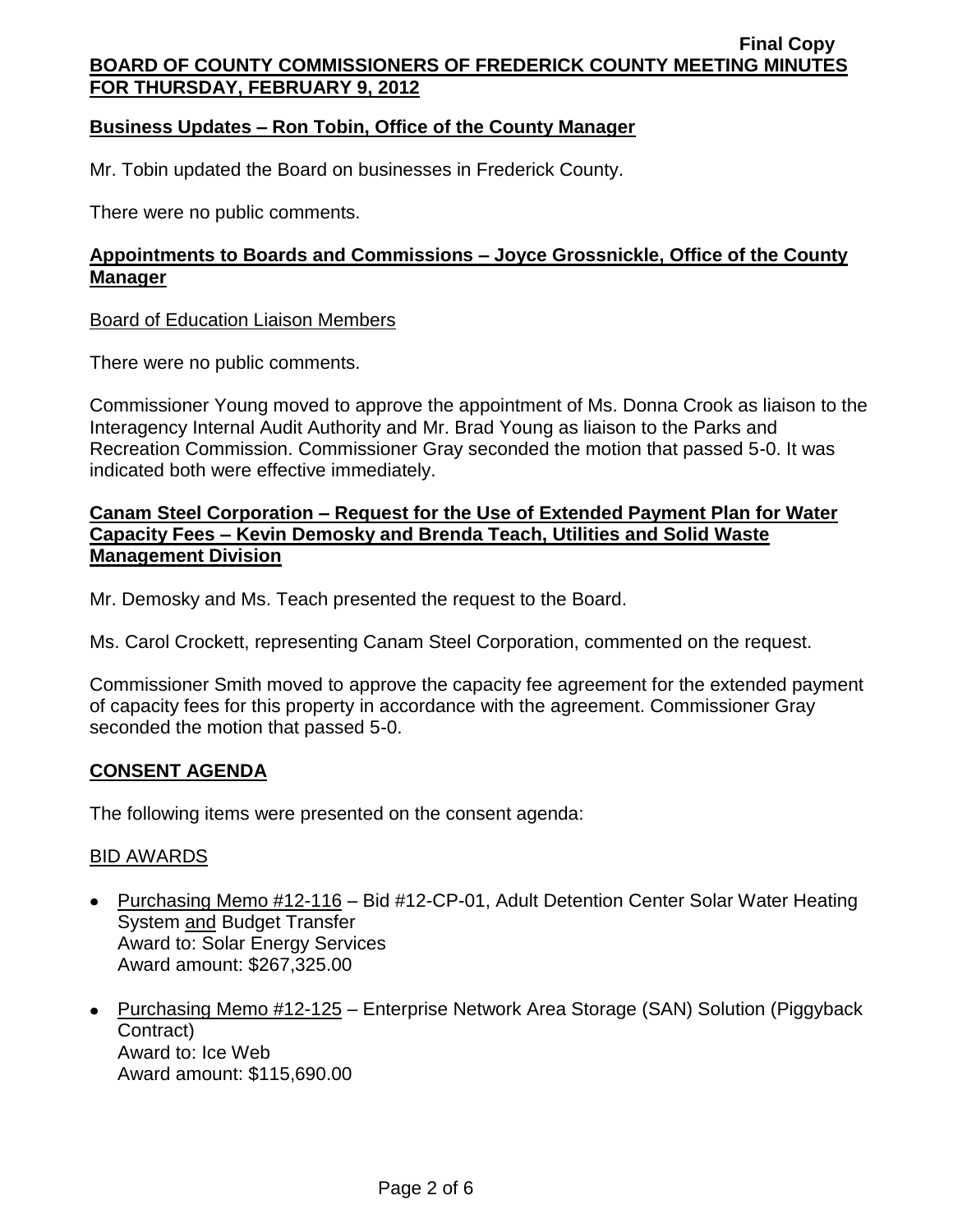Purchasing Memo #12-126 - Bid #12-CP-08, Winchester Hall Retaining Wall and Planter Replacement Award to: JCS Communications, Inc. Award amount: \$107,113.00

# CHANGE ORDER

1. Ballenger-McKinney Enhanced Nutrient Removal Wastewater Treatment Plant Expansion, Construction Change Order No. 20 – Rod Winebrenner, Utilities and Solid Waste Management Division

# GRANTS

- 1. Change to FFY 2010 State Homeland Security Program Subgrant to the City of Brunswick and Attached Budget Transfers – Seamus Mooney, Emergency Management Division
- 2. Emergency Number Systems Board Grant Application Chip Jewell, Emergency Management Division
- 3. FY 2012 Workforce Investment Act Modification Grant Laurie Holden, Citizens Services Division

Commissioner Smith moved to approve the consent agenda as presented. Commissioner Shreve seconded the motion that passed 5-0.

### **ADMINISTRATIVE BUSINESS**

#### **Online Sale of Frederick County General Obligation Public Facilities Bonds - Sam Ketterman, , Davenport & Company LLC (County Financial Advisor); James Cumbie, Esquire, Venable LLP (County Bond Counsel) and Lori Depies, Finance Division**

Mr. Ketterman, Mr. Cumbie and Ms. Depies explained to the Board the procedure of selling bonds. The bids arrived at 11:00 a.m. for the bonds, with the apparent low bidder being Citigroup Global Markets, Inc.

The bids would be verified and a resolution prepared to finalize the sale of the bonds.

Commissioner Smith moved to approve and adopt Resolution #12-02 amending Resolution #12-01 that would give the authority to the Director of the Finance Division to award bonds to the lowest bidder as discussed and presented in the document. Commissioner Gray seconded the motion that passed 5-0.

(A copy of the approved/adopted resolution can be obtained in the County Manager's Office or from the county's website, [www.FrederickCountyMD.gov.](http://www.frederickcountymd.gov/))

### **Bid Award - Purchasing Memo #12-123, Juvenile Entry Diversion Initiative – Hal Good, Finance Division**

Ms. Carol Hanson, Citizens Services Division; Mr. Hal Good and Ms. Sylvia Jacobs , Finance Division, commented on the bid award.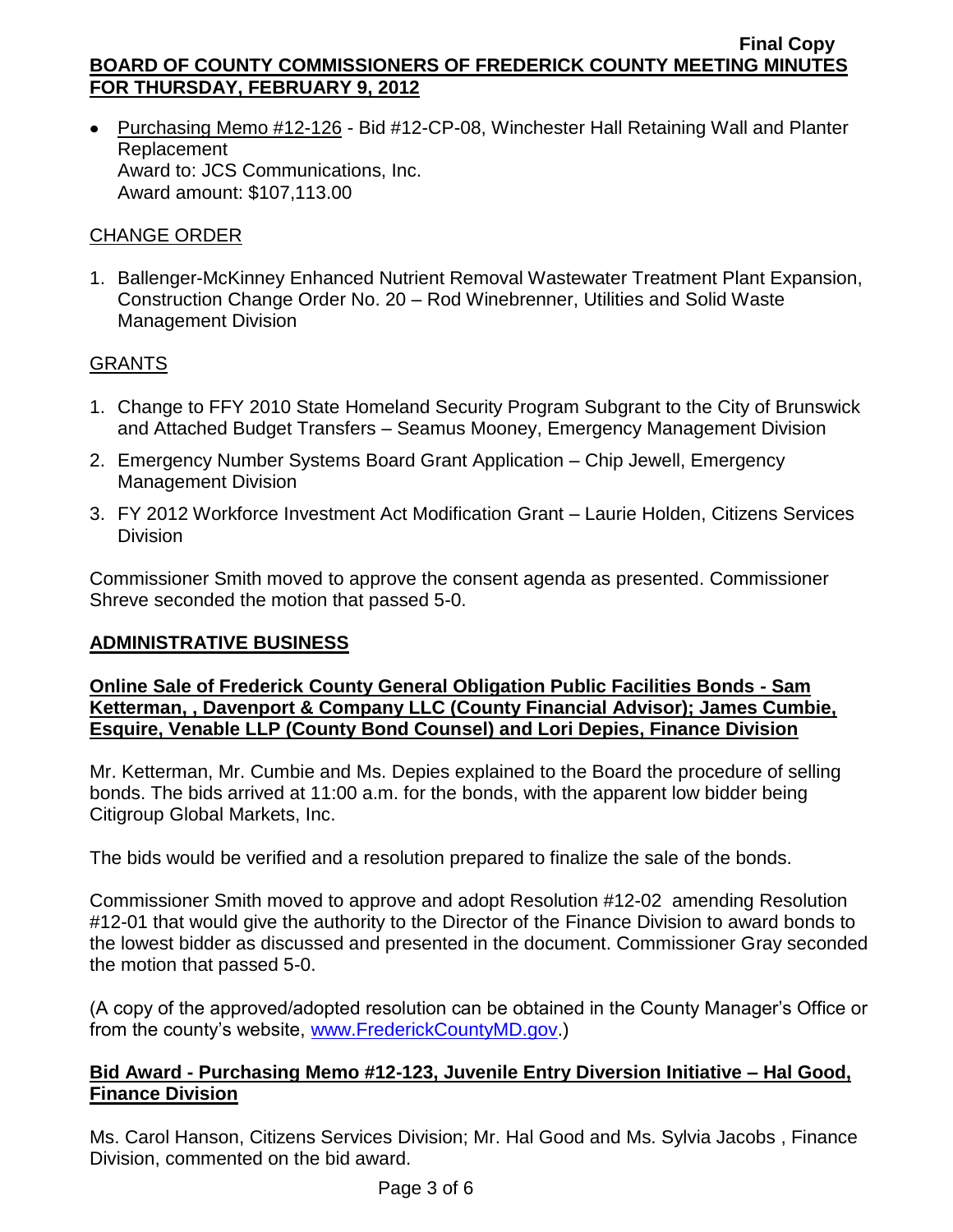Commissioner Young moved to approve Purchasing Memo #12-123 as presented. Commissioner Shreve seconded the motion that passed 5-0.

## **Request to Purchase Sewer Inspection Vehicle (Purchasing Memo #12-117 tabled from 1/12/12 BOCC Meeting) – Kevin Demosky, Utilities and Solid Waste Management Division**

Mr. Demosky briefed the Board on a plan in lieu of purchasing a replacement sewer television inspection vehicle.

It was suggested Fleet Services do an analysis of the inspection vehicle.

Commissioner Young moved to go forward with the new plan as presented and the preparation for the bidding of services as needed. Commissioner Smith seconded the motion that passed 5-0.

# **Amendments and Renewals to Waste Disposal Agreements – Kevin Demosky and Phil Harris, Utilities and Solid Waste Management Division**

Mr. Harris presented the proposed renewals.

Commissioner Smith moved to approve the renewal and Third Amendment to the Waste Disposal Agreement between Frederick County and the Northeast Maryland Waste Disposal Authority (NMWDA) with Waste Management and the renewal and Fist Amendment to the Excess Waste Disposal Agreement between Frederick County and the NMWDA with North East Waste Services, Inc. Commissioner Delauter seconded the motion that passed 5-0.

### **Additional Legal Services for Ballenger-McKinney Enhanced Nutrient Removal (ENR) Wastewater Treatment Plant (WWTP) Expansion – Kevin Demosky, Utilities and Solid Waste Management Division and Kathy Mitchell, Office of the County Attorney**

Mr. Demosky presented the request for additional legal services.

Commissioner Smith moved to approve the staff recommendation for additional legal services up to \$70,000 for the Ballenger-McKinney ENR WWTP expansion. Commissioner Gray seconded the motion that passed 5-0.

### **Draft FY 2013 -2018 Capital Improvements Program (CIP) Briefing – Kelly Weaver, Finance Division**

Ms. Weaver presented the staff recommended balanced 6-year CIP to the Board. She indicated it was based on the operating budget revenues.

Ms. Weaver reviewed the priorities and the major changes in the CIP.

Commissioner Smith noted he would like to include a feasibility study for the North/South Road in the CIP. Mr. Eric Soter, Community Development Division, commented on a feasibility study.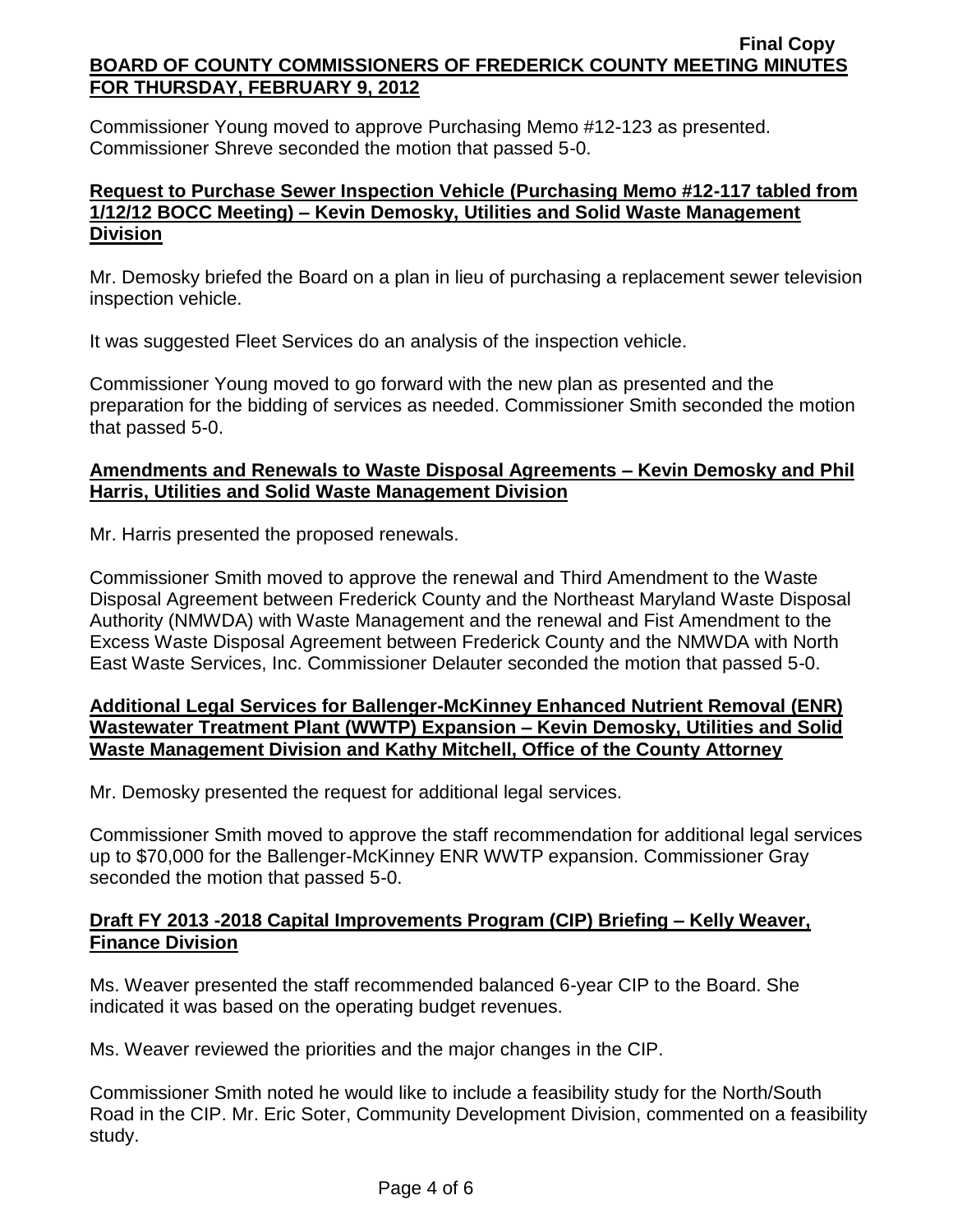Discussion was held on the issue. It was indicated Mr. Soter would come back at a later date with issues and opportunities regarding the feasibility of a proposed North/South Road.

Ms. Weaver stated the BOE had asked for \$225,000 for the movement of additional portables. Commissioner Shreve questioned the request and said he would like to discuss the cost of moving portables with the BOE. He also requested a briefing on the Heather Ridge School capacity. Both would be discussed at the March 20 joint BOCC/BOE meeting.

Ms. Weaver said the staff recommended CIP would be issued on February 17.

# **Legislative Update – John Mathias, Office of the County Attorney and Ragen Cherney, Office of the County Manager**

Mr. Mathias and Mr. Cherney briefed the Board on the issues before the Frederick County delegation members.

Commissioner Young moved to send correspondence to the delegation to oppose Senate Bill (SB) 236 – Sustainable Growth and Agricultural Preservation Act of 2012. Commissioner Smith seconded the motion that passed 4-1 with Commissioner Gray opposed.

Commissioner Young moved to send correspondence to the delegation to oppose SB 240 – Environment Bay Restoration Fund. Commissioner Delauter seconded the motion that passed 4-1 with Commissioner Gray opposed.

Commissioner Young moved to send correspondence to the delegation supporting SB 65 – Dedicated Funds – Prohibition of Transfer – Chesapeake and Atlantic Coastal Bays 2010 Trust Fund and Bay Restoration Fund. Commissioner Smith seconded the motion that passed 4-1 with Commissioner Gray opposed.

Mr. Eric Soter, Community Development Division, requested direction regarding Ms. Shannon Moore's testimony on a stormwater management bill.

Commissioner Smith moved to encourage Ms. Moore to testify in support of HB 549 – Stormwater Management – Residential Stormwater Practices – Inspection and Maintenance. Commissioner Delauter seconded the motion that passed 5-0.

### **COMMISSIONER COMMENTS**

Commissioner Shreve noted he would be attending a FirstEnergy meeting at Wormans Mill tomorrow morning.

# **PUBLIC COMMENTS**

None.

### **QUESTIONS – PRESS**

None.